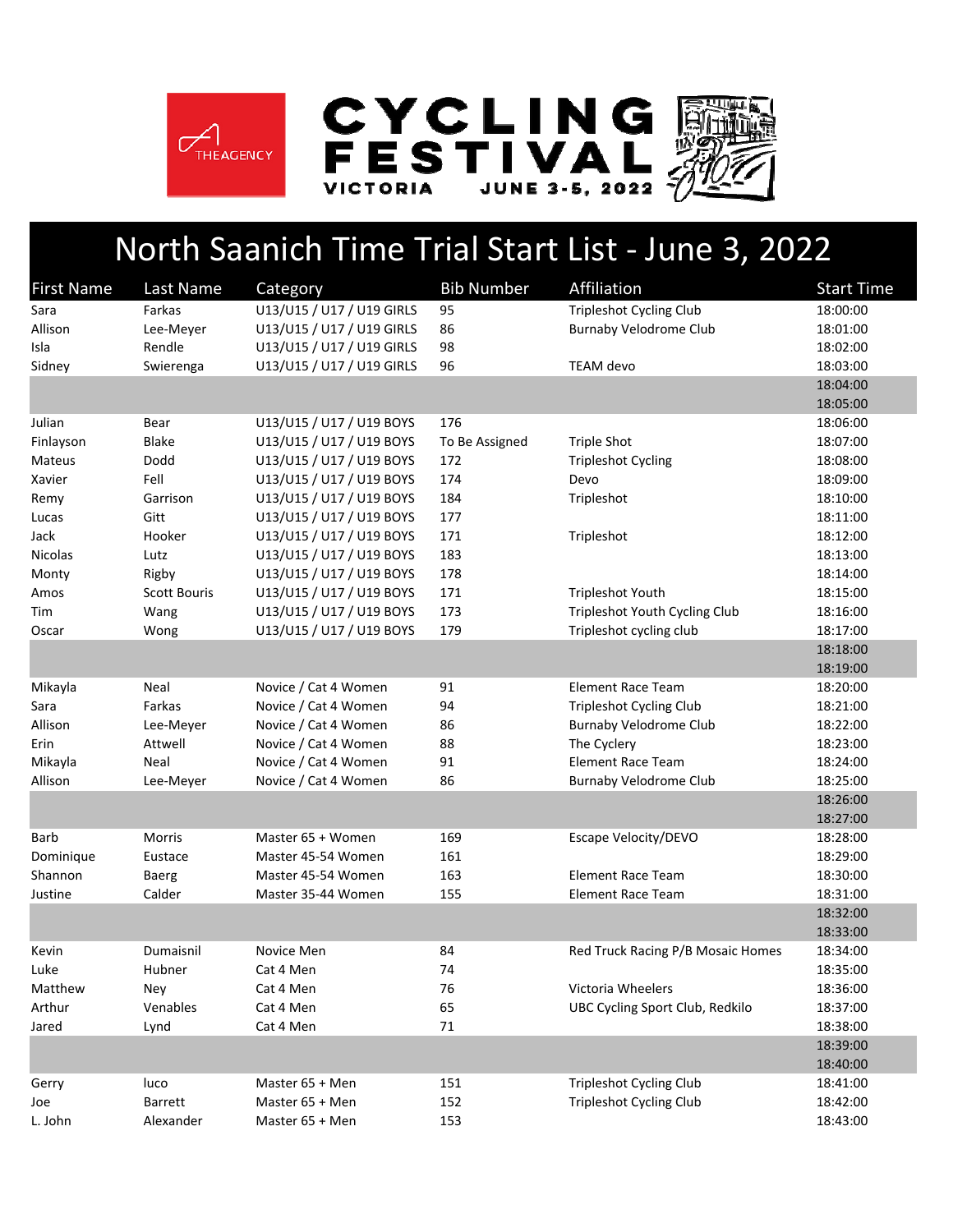|                |                       |                  |                |                                                       | 18:44:00             |
|----------------|-----------------------|------------------|----------------|-------------------------------------------------------|----------------------|
|                |                       |                  |                |                                                       | 18:45:00             |
| Bart           | Gould                 | Master 55-64 Men | 140            | <b>Steed Cycles</b>                                   | 18:46:00             |
| David          | Taylor                | Master 55-64 Men | 141            | <b>Tripleshot Cycling Club</b>                        | 18:47:00             |
| Rui            | <b>Batista</b>        | Master 55-64 Men | 142            |                                                       | 18:48:00             |
| Uli            | Mayer                 | Master 55-64 Men | 143            | United Velo, Burnaby Velodrome Club                   | 18:49:00             |
|                |                       |                  |                |                                                       | 18:50:00             |
|                |                       |                  |                |                                                       | 18:51:00             |
| Dave           | Shishkoff             | Master 45-54 Men | 126            |                                                       | 18:52:00             |
| David          | Gerth                 | Master 45-54 Men | 127            | Redkilo                                               | 18:53:00             |
| Glennon        | Rosenbloom            | Master 45-54 Men | 128            |                                                       | 18:54:00             |
| Jaymi          | Dumper                | Master 45-54 Men | 130            | Mid Island Velo Association                           | 18:55:00             |
| Joji           | Ishikawa              | Master 45-54 Men | 131            | <b>Tripleshot Cycling Club</b>                        | 18:56:00             |
| Matt           | Brown                 | Master 45-54 Men | 132            |                                                       | 18:57:00             |
| Stephane       | Tran                  | Master 45-54 Men | 136            | Victoria Wheelers                                     | 18:58:00             |
|                |                       |                  |                |                                                       | 18:59:00             |
|                |                       |                  |                |                                                       | 19:00:00             |
| Clayton        | Hiltz                 | Master 35-44 Men | 104            | Victoria Wheelers                                     | 19:01:00             |
| Geoff          | Ruddick               | Master 35-44 Men | 106            | <b>TNRG Cycling Club</b>                              | 19:02:00             |
| Jeffrey        | Werner                | Master 35-44 Men | 109            | Redkilo                                               | 19:03:00             |
| John           | Machielse             | Master 35-44 Men | 110            |                                                       | 19:04:00             |
| Joseph         | McNally               | Master 35-44 Men | 111            | Victoria Wheelers                                     | 19:05:00             |
| Matthew        | Van Nostrand          | Master 35-44 Men | 113            |                                                       | 19:06:00             |
| Richard        | Costello              | Master 35-44 Men | 118            | <b>Steed Cycles</b>                                   | 19:07:00             |
| Ruslan         | Gadzhiiev             | Master 35-44 Men | 119            | <b>Hewdog Racing</b>                                  | 19:08:00             |
| Wai-Ben        | Wong                  | Master 35-44 Men | 122            | <b>Glotman Simpson Cycling</b>                        | 19:09:00             |
| Paul           | Rigby                 | Master 35-44 Men | 115            |                                                       | 19:10:00             |
|                |                       |                  |                |                                                       | 19:11:00             |
|                |                       |                  |                |                                                       | 19:12:00             |
| Cole           | Guest                 | CAT 3 Men        | 68             |                                                       | 19:13:00             |
| David          | Jackson               | CAT 3 Men        | 69             | Capital City Cycling P/B Dr. Walker Cycling 19:14:00  |                      |
| Santana        | Chew                  | CAT 3 Men        | 81             | <b>TEAM</b> devo                                      | 19:15:00             |
|                |                       |                  |                |                                                       | 19:16:00             |
|                |                       |                  |                |                                                       | 19:17:00             |
| Alexander      | Fraser-Maraun         | CAT 1-2 Men      | $\overline{2}$ | Red Truck Racing P/B Mosaic Homes                     | 19:18:00             |
| Craig          | Luinstra              | CAT 1-2 Men      | 11             | <b>Hewdog Racing</b>                                  | 19:19:00             |
| Colin          | Eriks                 | CAT 1-2 Men      | 10             | Redkilo                                               | 19:20:00             |
| Alexander      | Murison               | CAT 1-2 Men      |                | Red Truck Racing p/b Mosaic Homes                     | 19:21:00             |
| Caleb          | Bender                | CAT 1-2 Men      | 3<br>7         |                                                       | 19:22:00             |
|                |                       | CAT 1-2 Men      |                |                                                       |                      |
| Cole<br>Braden | Glover                | CAT 1-2 Men      | 8<br>6         | Red Truck Racing p/b Mosaic Homes<br>TaG Cycling Club | 19:23:00<br>19:24:00 |
| Amiel          | Kersey<br>Flett-Brown | CAT 1-2 Men      | 4              | Red Truck Racing P/B Mosaic Homes                     |                      |
|                |                       |                  |                |                                                       | 19:25:00<br>19:26:00 |
|                |                       |                  |                |                                                       | 19:27:00             |
|                |                       | CAT 1-2 Men      |                | TEAM devo                                             |                      |
| Marc           | Sato                  |                  | 19             |                                                       | 19:28:00             |
| Parker         | Swanstrom             | CAT 1-2 Men      | 21             | Asfra Racing Team                                     | 19:29:00             |
| Ryan           | Golbeck               | CAT 1-2 Men      | 24             | <b>Steed Cycles</b>                                   | 19:30:00             |
| Samuel         | Hogman                | CAT 1-2 Men      | 26             | <b>Hewdog Racing</b>                                  | 19:31:00             |
| Evan           | Richardson            | CAT 1-2 Men      | 15             | Redkilo                                               | 19:32:00             |
| Manu           | Moore                 | CAT 1-2 Men      | 18             | TEAM devo                                             | 19:33:00             |
| Kyle           | Buckosky              | CAT 1-2 Men      | 17             | Red Truck Racing P/B Mosaic Homes                     | 19:34:00             |
| Evan           | Russell               | CAT 1-2 Men      | 16             | Saris Rouvy Sauerland Team                            | 19:35:00             |
| Declan         | Kelly                 | CAT 1-2 Men      | 13             | Red Truck Racing p/b Mosaic Homes                     | 19:36:00             |
| Dustin         | Quigley               | CAT 1-2 Men      | 14             | <b>Hewdog Racing</b>                                  | 19:37:00             |
| Daniel         | Fraser-Maraun         | CAT 1-2 Men      | 12             | Red Truck Racing p/b Mosaic Homes                     | 19:38:00             |
| Patrick        | Riddell               | CAT 1-2 Men      | 22             | Redkilo                                               | 19:39:00             |